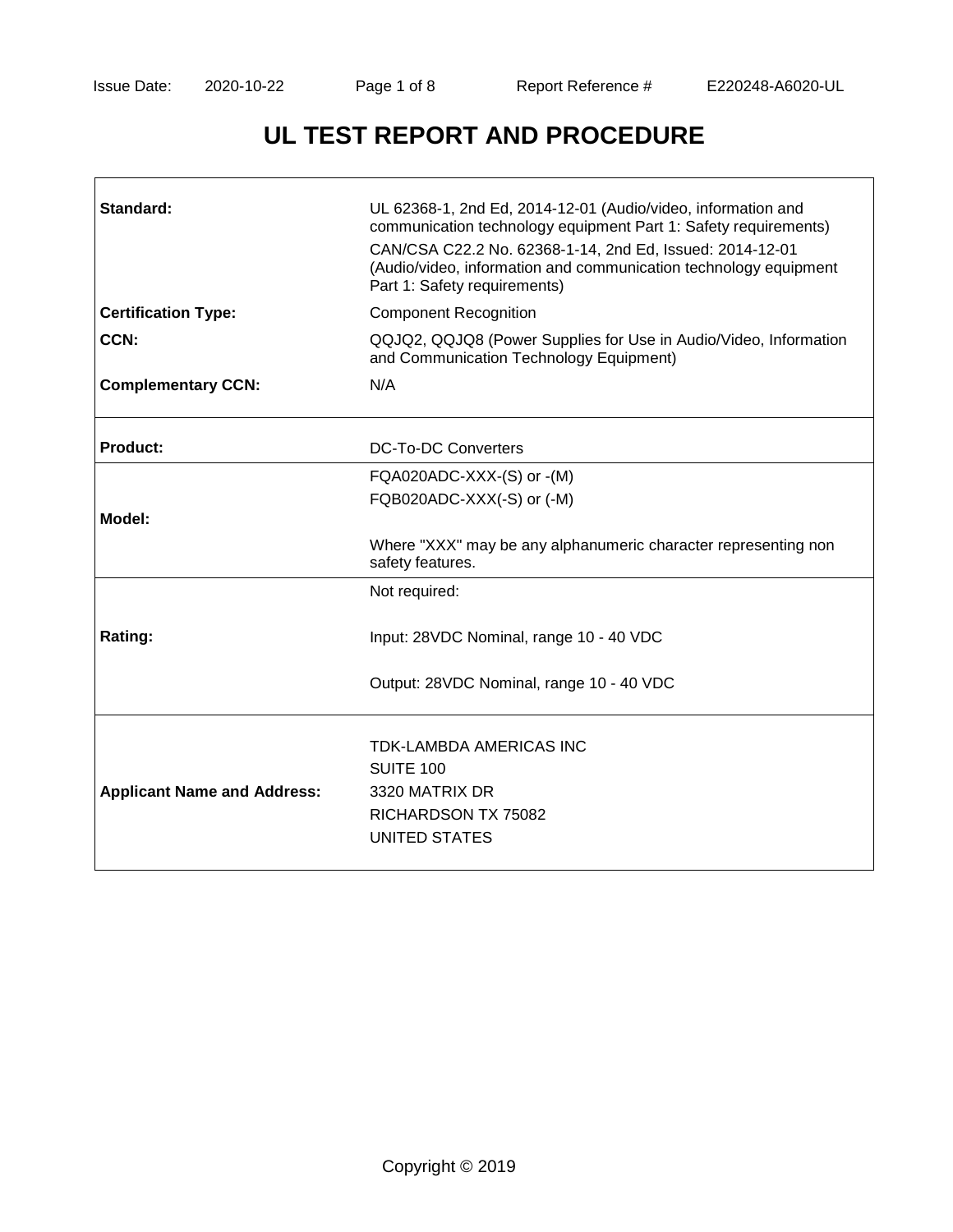This is to certify that representative samples of the products covered by this Test Report have been investigated in accordance with the above referenced Standards. The products have been found to comply with the requirements covering the category and the products are judged to be eligible for Follow-Up Service under the indicated Test Procedure. The manufacturer is authorized to use the UL Mark on such products which comply with this Test Report and any other applicable requirements of UL LLC ('UL') in accordance with the Follow-Up Service Agreement. Only those products which properly bear the UL Mark are considered as being covered by UL's Follow-Up Service under the indicated Test Procedure.

The applicant is authorized to reproduce the referenced Test Report provided it is reproduced in its entirety.

UL authorizes the applicant to reproduce the latest pages of the referenced Test Report consisting of the first page of the Specific Technical Criteria through to the end of the Conditions of Acceptability.

Any information and documentation involving UL Mark services are provided on behalf of UL LLC (UL) or any authorized licensee of UL.

Prepared By: The parent of the Reviewed By: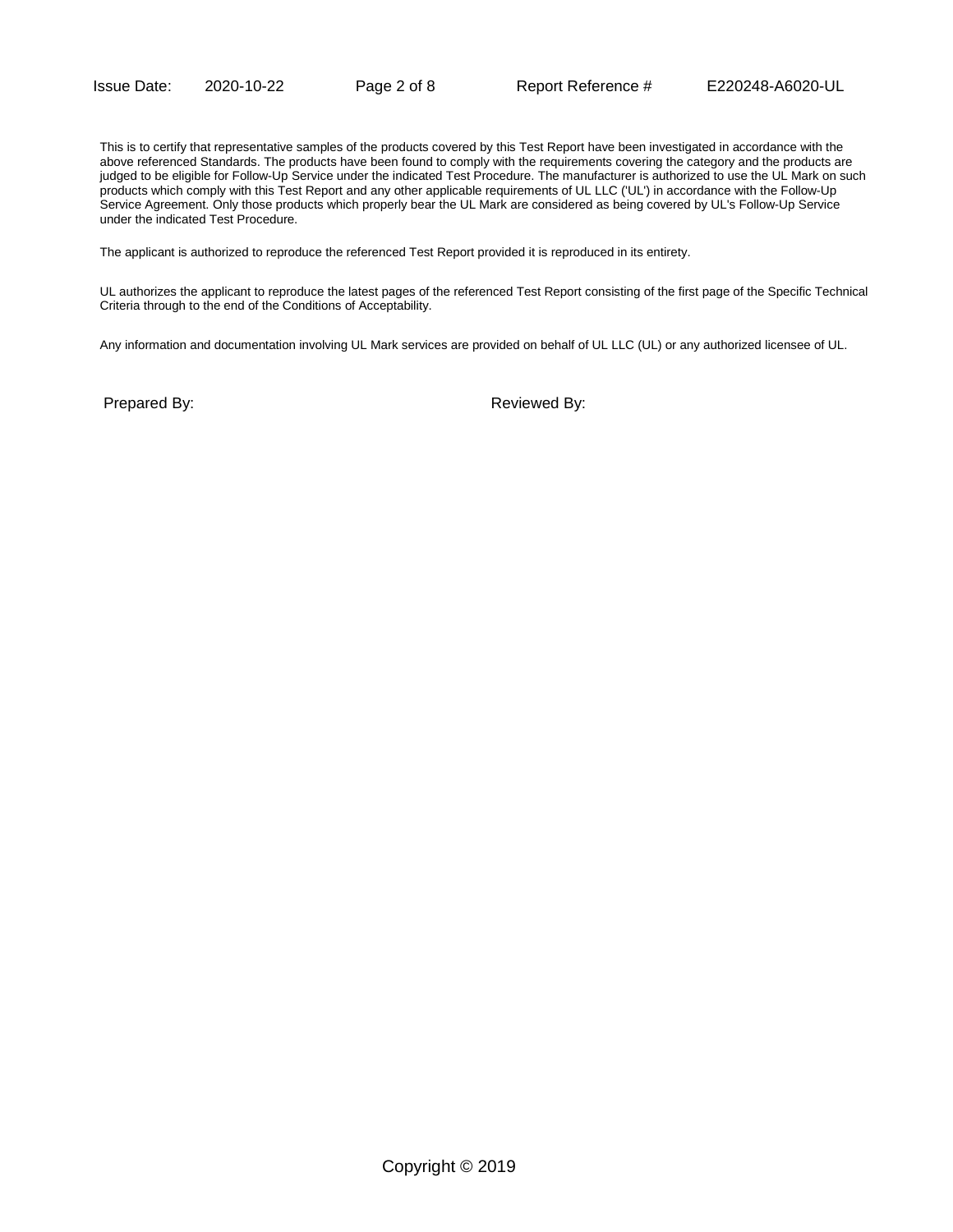### **Supporting Documentation**

The following documents located at the beginning of this Procedure supplement the requirements of this Test Report:

A. Authorization - The Authorization page may include additional Factory Identification Code markings.

B. Generic Inspection Instructions -

- i. Part AC details important information which may be applicable to products covered by this Procedure. Products described in this Test Report must comply with any applicable items listed unless otherwise stated in the body of this Test Report.
- ii. Part AE details any requirements which may be applicable to all products covered by this Procedure. Products described in this Test Report must comply with any applicable items listed unless otherwise stated in the body of each Test Report.
- iii. Part AF details the requirements for the UL Certification Mark which is not controlled by the technical standard used to investigate these products. Products are permitted to bear only the Certification Mark(s) corresponding to the countries for which it is certified, as indicated in each Test Report.

## **Product Description**

The units are DC-DC power filter modules for building in designed to help reduce differential and common mode conducted emissions from dc-dc switching power supplies.

#### **Model Differences**

Models FQA020ADC-XXX-(S) and FQB020ADC-XXX(-S) modules are identical in construction except Q12 is not populated on model FQA020ADC-XXX-(S).

| <b>Test Item Particulars</b>                                                                    |                                                                  |
|-------------------------------------------------------------------------------------------------|------------------------------------------------------------------|
| Classification of use by                                                                        | Instructed person                                                |
| <b>Supply Connection</b>                                                                        | <b>External Circuit - not Mains connected</b><br>ES <sub>1</sub> |
| Supply % Tolerance                                                                              | None                                                             |
| Supply Connection - Type                                                                        | Not connected to Mains. For building in                          |
| Considered current rating of protective device as part<br>of building or equipment installation | N/A (For building in) A;<br>equipment                            |
| Equipment mobility                                                                              | for building-in                                                  |
| Over voltage category (OVC)                                                                     | other:<br>Not directly connected to Mains                        |
| Class of equipment                                                                              | Class III                                                        |
| <b>Access location</b>                                                                          | N/A                                                              |
| Pollution degree (PD)                                                                           | PD <sub>2</sub>                                                  |
| Manufacturer's specified maximum operating<br>ambient (°C)                                      | $25^{\circ}$ C                                                   |
| IP protection class                                                                             | IPX0                                                             |
| <b>Power Systems</b>                                                                            | N/A                                                              |
| Altitude during operation (m)                                                                   | 2000 m or less                                                   |
| Altitude of test laboratory (m)                                                                 | 2000 m or less                                                   |
| Mass of equipment (kg)                                                                          | ا>                                                               |
| <b>Technical Considerations</b>                                                                 |                                                                  |